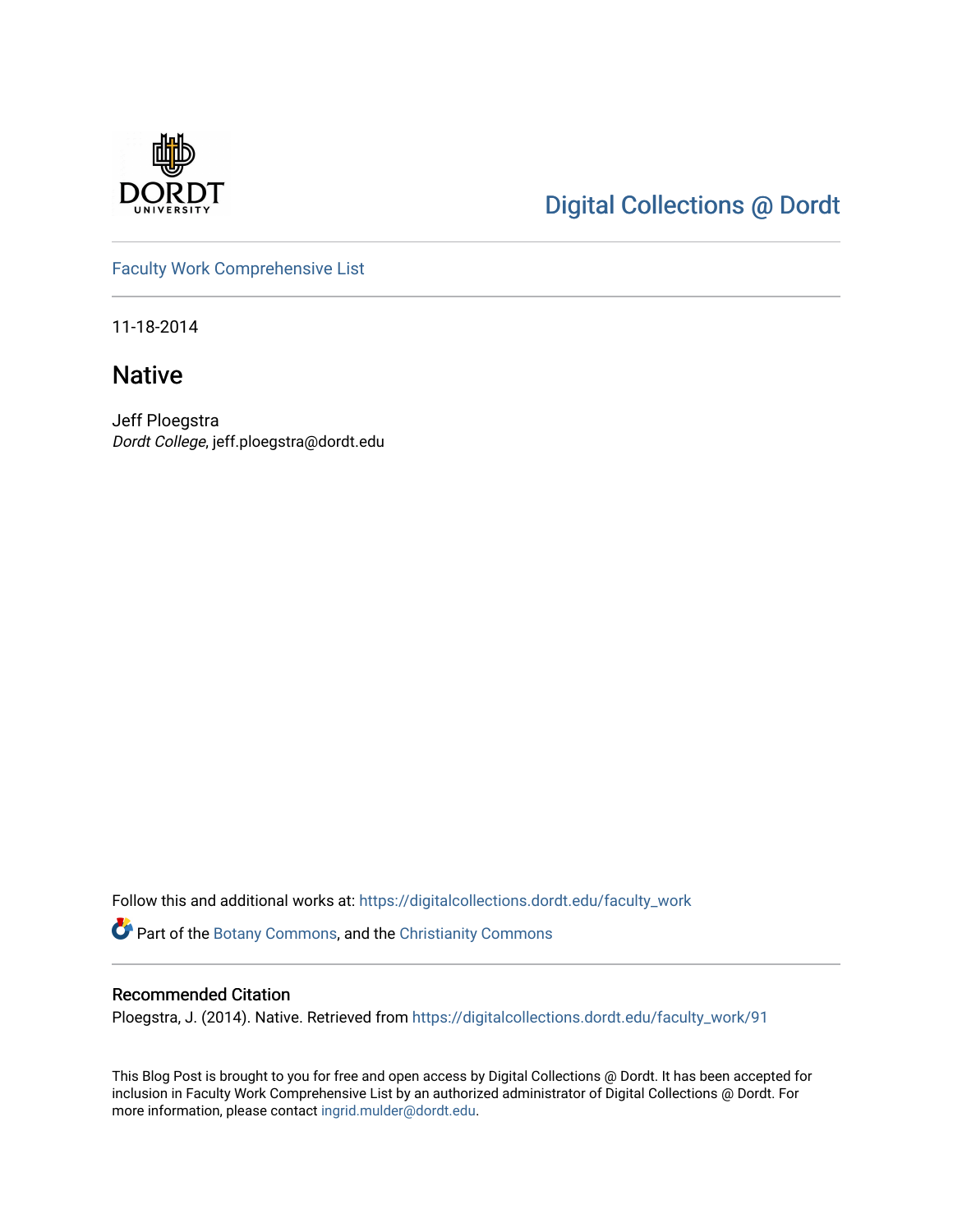#### Native

#### Abstract

"Native as a noun and an adjective. How and where do you belong?"

Posting about what it means to be "native" from In All Things - an online hub committed to the claim that the life, death, and resurrection of Jesus Christ has implications for the entire world.

<http://inallthings.org/native/>

Keywords In All Things, native, nativity, nature, identity

**Disciplines** Botany | Christianity

#### **Comments**

[In All Things](http://inallthings.org/) is a publication of the [Andreas Center for Reformed Scholarship and Service](http://www.dordt.edu/services_support/andreas_center/) at Dordt [College](http://www.dordt.edu/).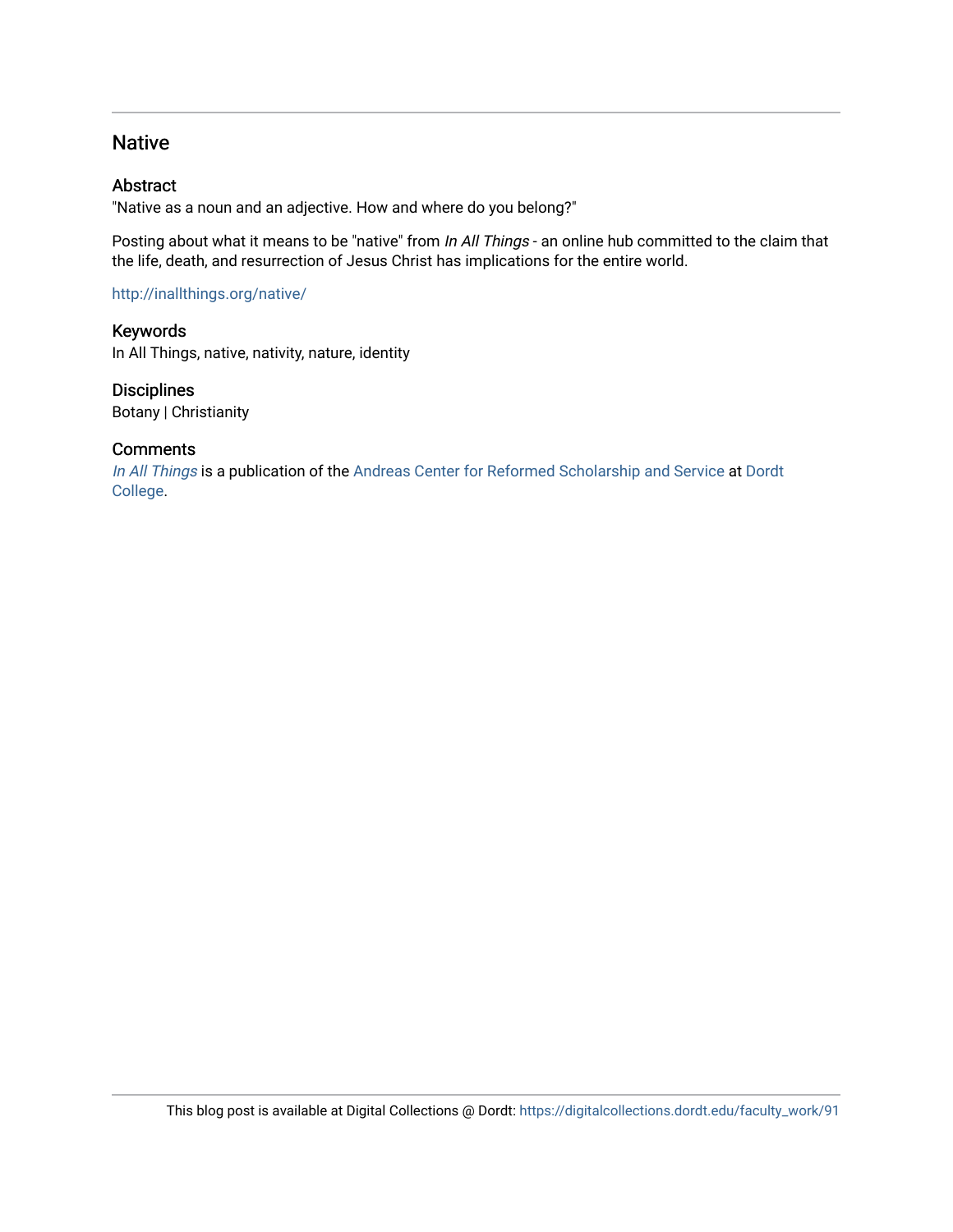# **Native**

**all [inallthings.org](http://inallthings.org/native/)**/native/

#### Jeff Ploegstra

*NATIVE PLANTS*

#### NATIVE (N.)- "ONE OF THE ORIGINAL INHABITANTS OR LIFELONG RESIDENTS OF A PLACE."

A common question from students while on a hike for "Flora of North America"—"Is that native or is it a weed?"

While seemingly straightforward, I am never quite sure what they mean by *native*. Or perhaps better stated, I am never quite sure that *they* know what they mean by native. They might simply mean the species has been present in the area since before European settlement. But if you accept the dichotomy they created, they might really be more interested in whether it is invasive, generally undesirable, and/or out of place. The question implies that "native" is in some measure desirable. It further implies that if it is not native, the only alternative is that it is undesirable. Is there then no other category?

Many plants have been planted in an area for a specific purpose. We do not generally consider garden plants or row crops to be weeds. Others, though clearly growing where they were not purposefully planted, have become naturalized and are good neighbors within the plant communities they are now a part of. Hopefully we do not see that plants existing in an area through human intervention are inherently undesirable.

A better question might be, "Does it belong here?"

*SIOUX CENTER NATIVE*

#### NATIVE (ADJ.)- EXISTING IN OR BELONGING TO ONE BY NATURE; INNATE.

A visiting parent of a friend recently asked me if I am Sioux Center native. It prompted me to realize that I have now lived in Sioux Center longer than I have lived anywhere else in my life. My mother and her father were also born here. I certainly have some connections to this community.

Something however makes me hesitant to claim native status. I have formed strong friendships, begun raising children, invested in my workplace, served as a deacon in my church, learned much about the plants, animals, and insects that call this place home, endured and celebrated the seasons of this place; I have nurtured and been nurtured by this place. I am unsure if this is sufficient to be native.

There is much history here that I don't know. There are a variety of practices that I haven't adopted. There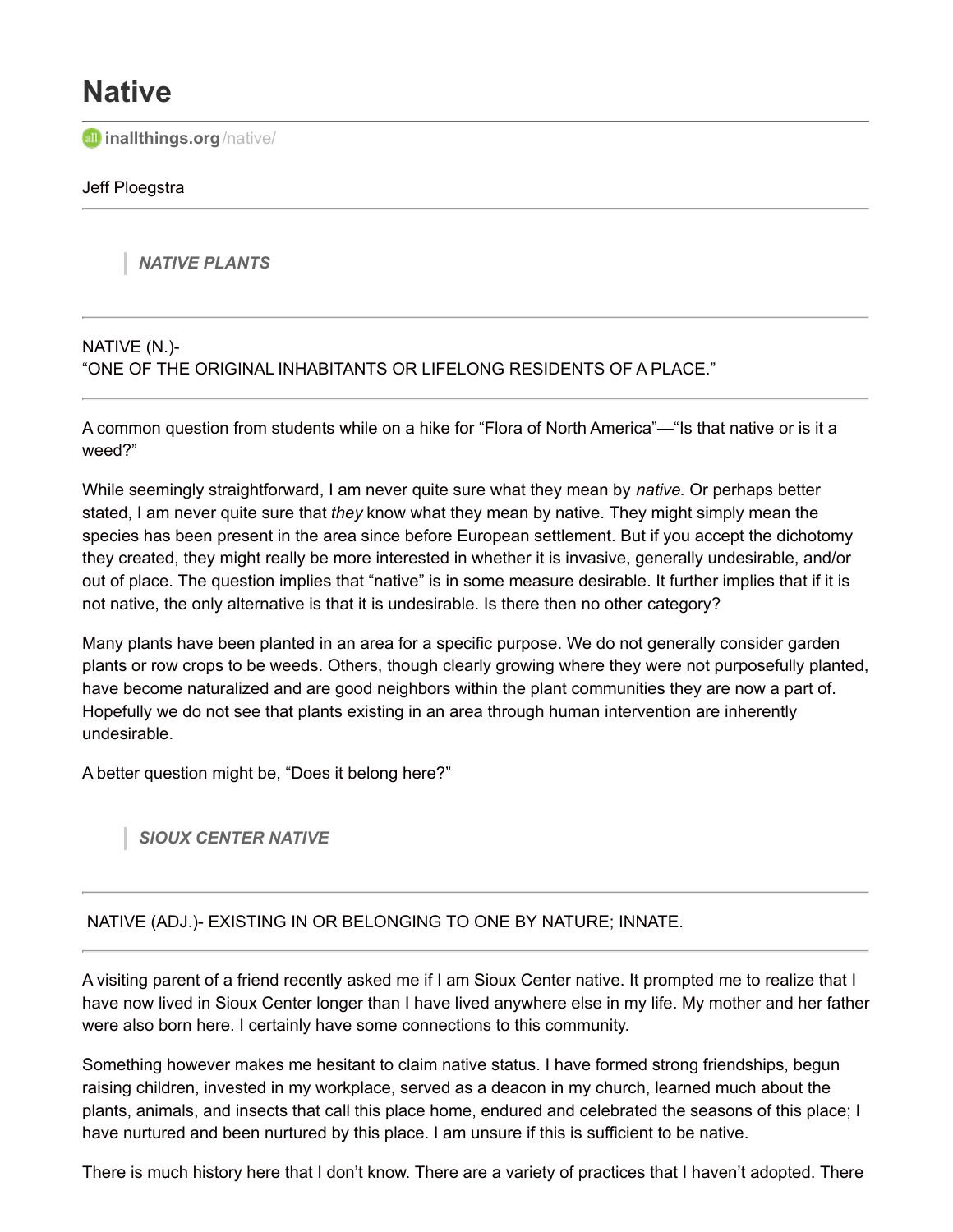are many ways in which I have not earned the right to speak into the life of this community, this home, this *oikos* [1](http://inallthings.org/native/#fn1-2561) -system.

I am not sure how I stop being an immigrant. I am not sure that, even had I lived in a place for my whole life, I would be a native.

Who are the natives of *Sioux* Center?

*CHRIST'S NATIVITY*

#### NATIVE (N.)- "ONE BORN IN OR CONNECTED WITH A PLACE BY BIRTH"

Christ was born to this place. He took on flesh. He became as we. He accommodated himself; he was shaped by the womb of his mother and the work of his father. At the same time, he changed everything he embodied the perfect tension between becoming native and bringing transformation. How did he so perfectly navigate this space between being shaped and shaping?

Maybe it isn't in how long one has lived in a place, or whether one just naturally fits in, or whether one is born in a particular location. Maybe it is really about love. Love, so profound that you would give *everything*—that you would *live* and die for it all.

I am not sure I am *all*-in… but I want to be. I want to be at *home*. I want to be a part of an *oikos*-system. I want to love not *just* some people who happen to be in a particular place, I want to love the whole *system* the plants, the animals, the birds, the people, the landscape, the relationships—to see it as more than the sum of its parts. I want to love all that God has made and called "very good"- to \**shamar* [2](http://inallthings.org/native/#fn2-2561) and *abad*… here in this place.

Here I am. I want to belong.

#### **Get new articles from us each morning after they're published**

#### **Footnotes**

- 1. *Oikos*-the root of ecology, economy, ecosystem–The greek equivalent of household or home. Also the name of Danon's greek yogurt line...  $\leftrightarrow$
- 2. In Genesis 2:15 the Hebrew verbs 'abad' and 'shamar' are used to describe the role of mankind with respect to the rest of the creation. 'Abad' can be roughly translated as "serve". As in, "… as for me and my household, we will serve (abad) the Lord."(Joshua 24:15) Shamar, means 'to protect' or 'to keep'. As in, "The Lord bless you and keep (shamar) you (Numbers 6:26).  $\leftrightarrow$
- [Twitter](http://twitter.com/share?text=Native&url=http%3A%2F%2Finallthings.org%2Fnative%2F)
- [Facebook](http://www.facebook.com/sharer.php?u=http%3A%2F%2Finallthings.org%2Fnative%2F&t=Native)